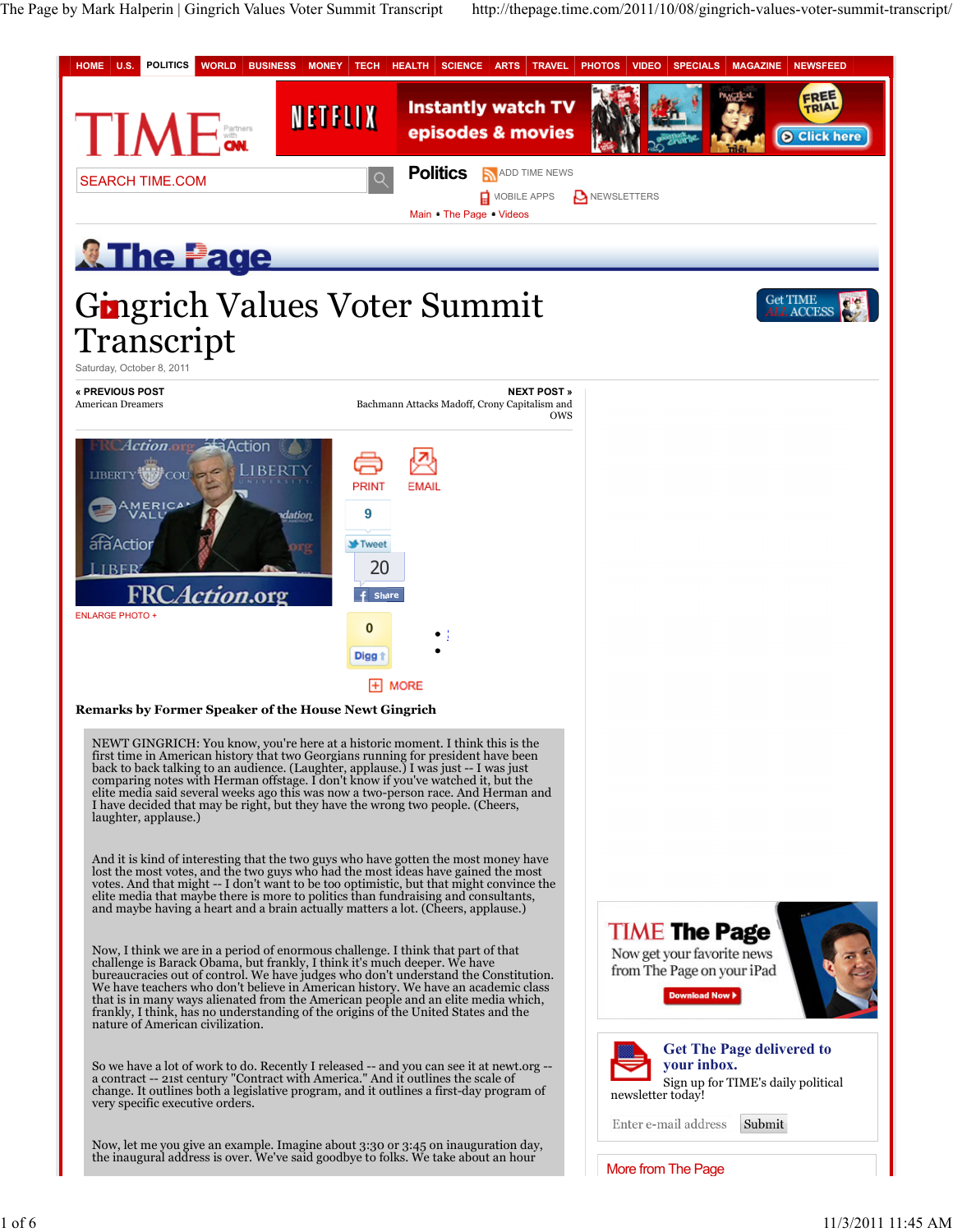and a half, and we start signing between 50 and 200 specific orders moving the government away from Obama and back towards the American tradition. (Cheers, applause.)

Now I don't -- you can go to newt.org and you'll see a section -- and this is open to<br>you -- we will release all the executive orders by October the 1st next year, so it will<br>all be a part of the closing month of the campa one of them, we'll print it out, he can sign it. (Laughter.)

But -- but I can -- I don't know what all of them will be, but I can tell you what the first one will be. Around 3:45 or 4:00 on the afternoon of the inauguration, about the time that President Obama gets to Andrews Air Force Base to get on Air Force One to go back to Chicago -- (cheers, applauses) -- I will sign executive order number one, which will abolish as of that moment every White House czar. (Cheers, applause.)

Now, I wanted to come today to talk about a historic crisis that only indirectly relates<br>to the president. You know, Abraham Lincoln said, if you debate somebody who does<br>not agree that two plus two equals four, you probab because facts make no difference. And I want to start with that example.

Imagine that by a 5-to-4 vote the Supreme Court decided that two plus two equals<br>five. Under the current theory which the Warren court promulgated in 1958, the only<br>effective recourse would be either, A, to get a future Su or B, to pass a constitutional amendment declaring that two plus two equals four.

Now I want you to think about the absurdity of this. I mean, do any of you seriously<br>believe that five appointed lawyers decided two plus two equals five, that the rest of<br>us would promptly change our school textbooks, cha mean, some people may. That could well explain Obama's budgeting system.

But -- (laughter) -- but obviously this is absurd. It can't possibly be true that the<br>Founding Fathers wrote into the Constitution a very elaborate, complex process of<br>amending the Constitution and said, however, that if t morning, he becomes a one-person Constitutional Convention. If he gets up and he<br>feels conservative that day, it must be a conservative Constitution. If he gets up and<br>he feels liberal that day, it must be a -- this is an historic lie. There is no judicial supremacy. It does not exist in the American Constitution. (Cheers, applause.)

Let me be clear. Judicial supremacy is factually wrong, it is morally wrong, and it is an affront to the American system of self-government. (Cheers, applause.) One of the major reasons that I am running for president of the United States is the 9th Circuit Court decision in 2002 that one nation under God, in the Pledge of Allegiance, was unconstitutional. That decision to me had the same effect that the Dred Scott decision extending slavery to the whole country had on Abraham Lincoln, because I thought, if an American appeals court could be so radically out of touch with America that it could seek to block children from saying one nation under God as part of their description of America, that we had come to a point when we needed a constitutional crisis to reassert the legislative and executive branches' legitimate prerogatives to teach the judiciary that they cannot be anti-American and expect us to tolerate them radically changing our society by judicial dictate. (Cheers, applause.)

Now, what I'm saying to you is in the best tradition of the American Revolution. Read the Declaration of Independence. A very large number of its specific charges against Great Britain involve dictatorial judges. The fact is, the Founding Fathers deeply distrusted judges and thought that the lawyer class was dangerous and that you could not give them unbridled power or they would undermine and destroy free society. (Applause.)

## AUDIENCE MEMBER: Correct! Right!

MR. GINGRICH: Now, this is not some marginal position. Thomas Jefferson, asked about judicial supremacy, said that is an absurdity; that would be an oligarchy.

And so I think we are faced at one of the great crossroads of American life. And it's<br>doubly dangerous because, you see, if judges think that they are unchallengeable,<br>they are inevitably corrupted -- corrupted in a moral money. But I mean in a sense of arrogance, in a sense of imposing on the rest of us,<br>whether it's one judge in California deciding he knows more than 8 million<br>Californians about the definition of marriage -- (applause) --San Antonio who rules that not only can schoolchildren not say a prayer at their<br>graduation, they cannot use the word "benediction," they cannot use the word<br>"invocation," they cannot use the word "God," they cannot ask th





Bachmann Attacks Madoff, Crony Capitalism and OWS



The King and the Texas Topper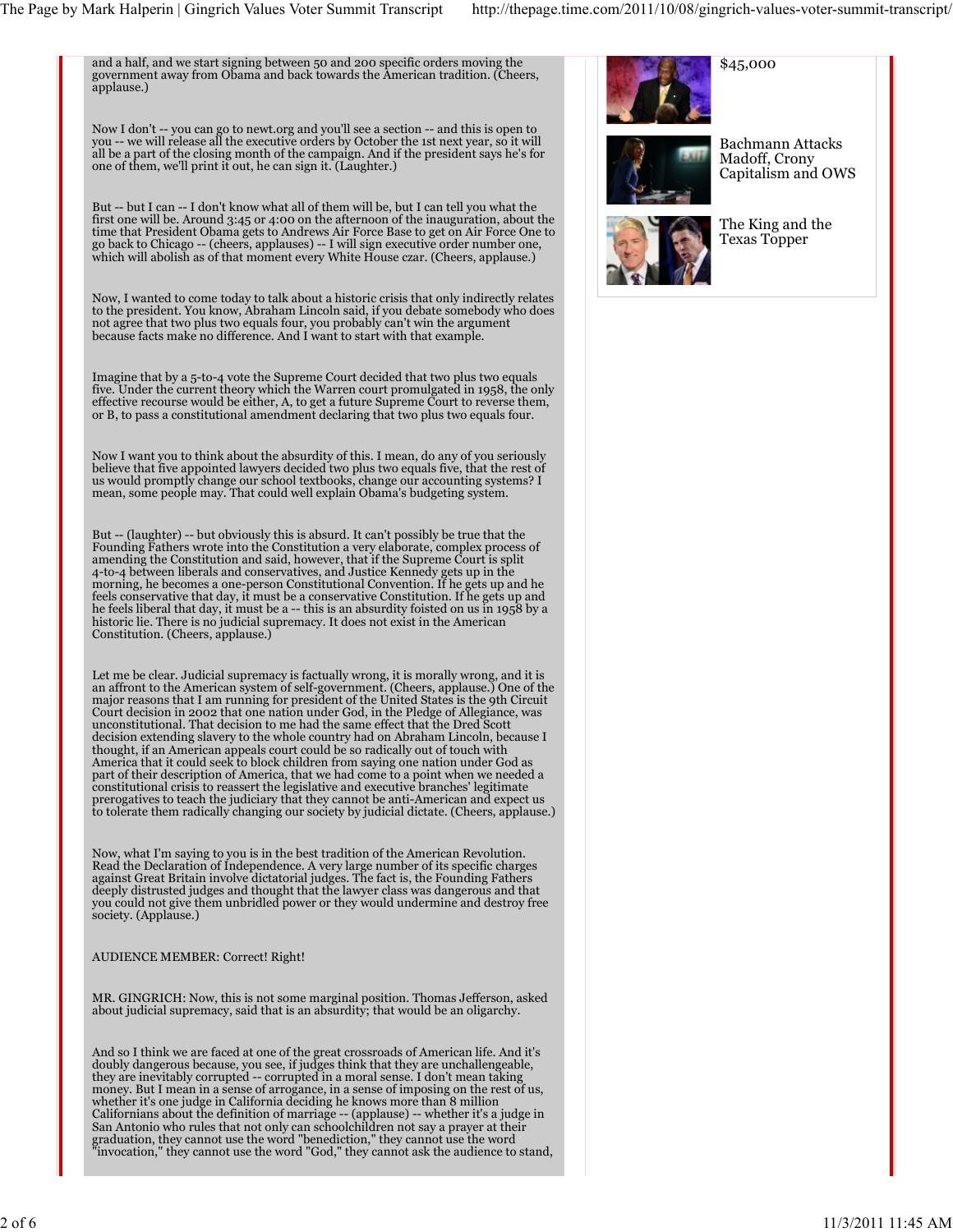| and if they do any of these things, he will lock up their superintendent.                                                                                                                                                                                                                                                                                                                                                                                                                                                                                                                                     |  |
|---------------------------------------------------------------------------------------------------------------------------------------------------------------------------------------------------------------------------------------------------------------------------------------------------------------------------------------------------------------------------------------------------------------------------------------------------------------------------------------------------------------------------------------------------------------------------------------------------------------|--|
| Now, the idea of an American judge becoming a dictator of words is so alien to our<br>traditions and such a violation of our Constitution, as I will explain in a moment,<br>that that particular judge should be removed from office summarily. (Cheers,<br>applause.)                                                                                                                                                                                                                                                                                                                                       |  |
| Lord Acton warned in the 19th century that power tends to corrupt, and absolute<br>power corrupts absolutely. Notice he dropped the word "tends." And the courts in<br>the last 53 years have proven that Lord Acton is right because with each passing<br>decade, the judges have become more hostile to the American tradition. They now<br>openly talk about using foreign sources of information because, after all, the<br>American Constitution is so old and so antiquated. A justice who believes that<br>shouldn't be serving on the American bench. (Cheers, applause.)                             |  |
| We have a very lengthy paper, the work of years of -- of -- of effort by a number of us,<br>edited by Vince Haley, which we have published this afternoon at newt.org, which<br>outlines step by step how fundamentally profoundly ignorantly anti-American the<br>current judicial model is that is taught in virtually every law school in this country. It<br>is profoundly wrong. And as Steve King has pointed out, one of the major<br>impediments and threats to democracy today is the very behavior of the law schools,<br>which teach a usurpation of power in a way that is utterly unsustainable. |  |
| The Founding Fathers designed our Constitution based on Montesquieu's concept of<br>the balance of power. We're supposed to have three co-equal branches. There can be<br>no supremacy if there are three co-equal branches, by definition. Otherwise, you'd<br>have a superior branch and two inferior branches.                                                                                                                                                                                                                                                                                             |  |
| But it's worse than that. If you read Hamilton in the Federalist Papers, he says the<br>courts couldn't possibly take on the legislative and executive branch because they<br>would inevitably lose. And what did he mean by that? This is, I think, one of the most<br>important things we will explore over the next year.                                                                                                                                                                                                                                                                                  |  |
| And because this is a more complicated topic than a 30-second answer during a<br>game-show version of a presidential debate -- (laughter, cheers, applause) -- as the<br>Republican nominee, I will, in my acceptance speech, challenge the president to<br>seven Lincoln-Douglas-style three-hour debates with a timekeeper and no<br>moderator. (Cheers, applause.) One of those debates should be on the Declaration of<br>Independence, the Constitution, the Federalist Papers and the nature of the<br>American judiciary. (Cheers, applause.)                                                          |  |
| Jefferson is the most clear example of taking on the judiciary. In the Judicial Reform<br>Act of 1802, the Jeffersonians eliminated 18 out of 35 federal judges -- didn't<br>impeach them, just abolished their offices -- told them to go home. (Cheers,<br>applause.) Now, I'm not -- let me be clear: I am not as bold as Jefferson.                                                                                                                                                                                                                                                                       |  |
| AUDIENCE MEMBER: No.                                                                                                                                                                                                                                                                                                                                                                                                                                                                                                                                                                                          |  |
| MR. GINGRICH: I think the judge in San Antonio would be an important initial<br>signal, and I think the 9th Circuit Court should be served notice -- (cheers, applause)<br>-- that it runs the risk of ceasing to exist.                                                                                                                                                                                                                                                                                                                                                                                      |  |
| Jackson in -- in tackling the Bank of the United States, which he said was a(n) overly<br>centralized form of power -- think of it as the earlier Bernanke -- was told, well, the<br>Supreme Court has said that it's constitutional. He said: Fine, that's their opinion.<br>(Laughter.) And he said: I have a different opinion. I am the president. They're a<br>court. They get their opinion in court. I get my opinion in the White House.                                                                                                                                                              |  |
| AUDIENCE MEMBER: Right.                                                                                                                                                                                                                                                                                                                                                                                                                                                                                                                                                                                       |  |
| MR. GINGRICH: Lincoln spends the -- a large section of his first Inaugural Address<br>explaining with the Dred Scott decision may be the law of the case, but cannot be the<br>law of the land, and Lincoln refuses to enforce the Dred Scott decision while he's<br>president, period.                                                                                                                                                                                                                                                                                                                       |  |
| So people who come in and say, oh, as Nancy Pelosi once said, if the court speaks, it's<br>as though God has spoken. (Laughter.) Now be fair. Having somebody from her<br>branch of the party recognize God is an important step in the right direction.<br>(Laughter, applause.)                                                                                                                                                                                                                                                                                                                             |  |
| On the issue of God in American public life, a country created because we are                                                                                                                                                                                                                                                                                                                                                                                                                                                                                                                                 |  |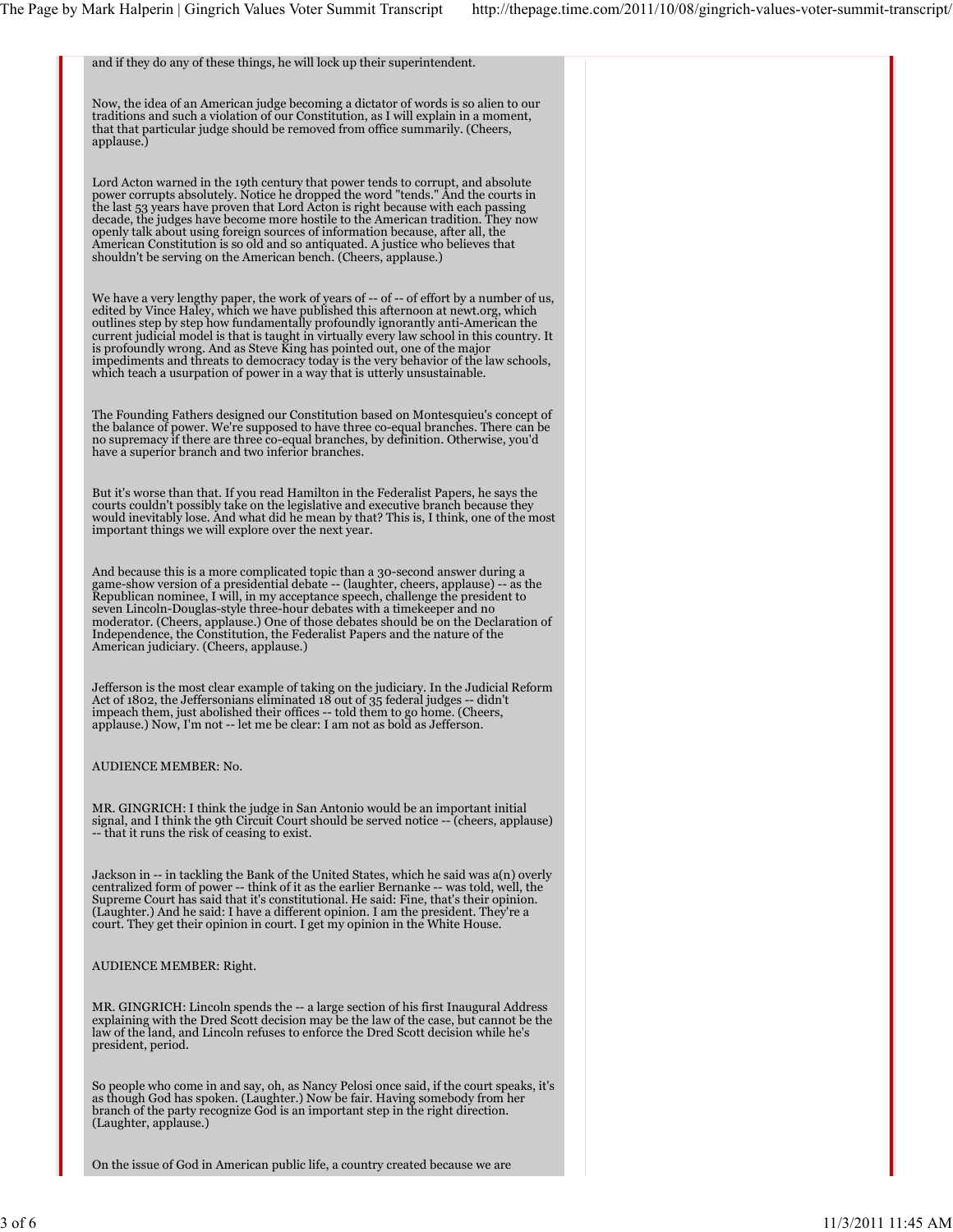| endowed by our Creator --                                                                                                                                                                                                                                                                                                                                                                                                                                                                                                                                                                                                                             |  |
|-------------------------------------------------------------------------------------------------------------------------------------------------------------------------------------------------------------------------------------------------------------------------------------------------------------------------------------------------------------------------------------------------------------------------------------------------------------------------------------------------------------------------------------------------------------------------------------------------------------------------------------------------------|--|
| <b>AUDIENCE MEMBER: Yeah!</b>                                                                                                                                                                                                                                                                                                                                                                                                                                                                                                                                                                                                                         |  |
| MR. GINGRICH: -- the courts have been historically wrong at least since the late<br>1940s and have gotten worse and worse, more and more anti-religious, more and<br>more secular, and more and more hostile.                                                                                                                                                                                                                                                                                                                                                                                                                                         |  |
| And the question of national security -- in the last few years, the courts, I think, have<br>become virtually out of touch with reality. The idea that the courts are now going to<br>take on responsibility for defending the United States is a clear and fundamental<br>violation of the Constitution and a fundamental violation of the executive branch's<br>power, and the Congress should pass a law repudiating every interference of the<br>courts in national security issues and returning them to the Congress and the<br>president, where they rightly belong. (Applause.)                                                               |  |
| On abortion, the courts are wavering all over the place. They start with a clear and<br>definitively stupid decision over here, and they've modified it at least twice since<br>then. They don't know what they're doing. The fact is, Robbie George (sp) of<br>Princeton may be right and we should explore very seriously whether we could use<br>the 14th Amendment to define life in a congressional statute and insist that that be<br>in fact the law of the land. And I think it's something we should look at very, very<br>seriously. (Cheers, applause.)                                                                                    |  |
| On marriage, it should be quite clear, on issues like the Defense of Marriage Act, that<br>we should simply say it can't be appealed, as it simply -- you -- it's very clear in the<br>Constitution. The Congress can decide what can be appealed. The Congress can<br>exclude things from going to the court. In the Judicial Reform Act of 1802, they<br>refused to let the Supreme Court hear about it for 14 months, until they'd finished<br>wiping out all the judges. (Laughter, applause.) They said -- they said: We want to<br>establish a fact on the ground before you get to hear it. So this is clearly written in<br>the Constitution. |  |
| Now I said -- I mentioned Jefferson, but there are other steps you could take that --<br>that are far short of wiping out half the judges. One, you can hold hearings. I -- I<br>think for the Congress to bring in Judge Berry (sp) from San -- San Antonio and say<br>to him, explain to us your rationale --                                                                                                                                                                                                                                                                                                                                       |  |
| AUDIENCE MEMBER: Yeah. (Applause.)                                                                                                                                                                                                                                                                                                                                                                                                                                                                                                                                                                                                                    |  |
| MR. GINGRICH: -- by what right will you dictate speech to the American people?<br>How can you possibly take your court order and the First Amendment and tell us<br>that this is about free speech? Just -- judges who knew that when they were radically<br>wrong they'd be hauled in front of Congress would immediately have a sobering<br>effect about how much power they have.                                                                                                                                                                                                                                                                  |  |
| Second -- (applause) -- presidents can follow the precedent of Lincoln. I would<br>instruct the national security officials in a Gingrich administration to ignore the<br>recent decisions of the Supreme Court on national security matters, and I would<br>interpose the presidency in saying, as the commander in chief, we will not enforce<br>this. And by the way, for our liberal friends, the source of that is Franklin Delano<br>Roosevelt. (Applause.)                                                                                                                                                                                     |  |
| In 1942 a group of German saboteurs were landed in Florida and Long Island. They<br>were all picked up within two weeks. Roosevelt brought in his attorney general and<br>said: They will be tried in a military court, they will be executed, it should happen<br>within three weeks, and tell the Supreme Court if they issue a writ of habeas corpus,<br>I will not honor, and therefore they should not issue it. I am the commander in chief<br>in wartime. They aren't. (Applause.)                                                                                                                                                             |  |
| Congress has the power to limit the appeals, as I mentioned earlier. Congress can cut<br>budgets. Congress can say: All right, in the future, the Ninth Circuit can meet, but it<br>will have no clerks. (Laughter.) By the way, we aren't going to pay the electric bill for<br>two years. (Laughter.) And since you seem to be -- since you seem to be rendering<br>justice in the dark, you don't seem to need your law library, either. (Laughter.)                                                                                                                                                                                               |  |
| This is, by the way -- I am paraphrasing Hamilton in "The Federalist Papers," in<br>which he is defending -- he says flatly, the judiciary's the weakest of the three<br>branches. I mean, this modern model is just totally opposite the American tradition.<br>(Applause.)                                                                                                                                                                                                                                                                                                                                                                          |  |
| Obviously, I'm only outlining for you item nine of the legislative part of the                                                                                                                                                                                                                                                                                                                                                                                                                                                                                                                                                                        |  |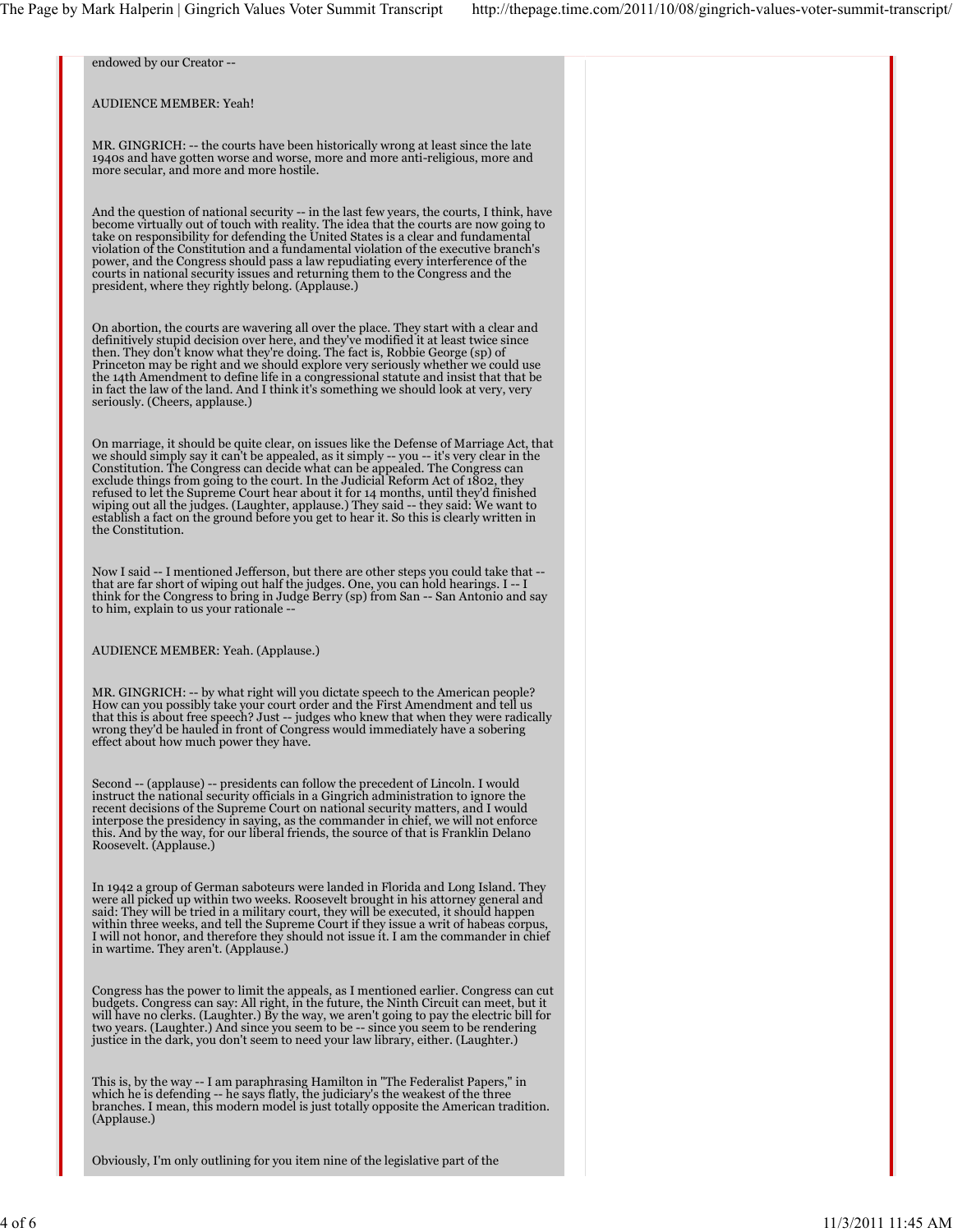